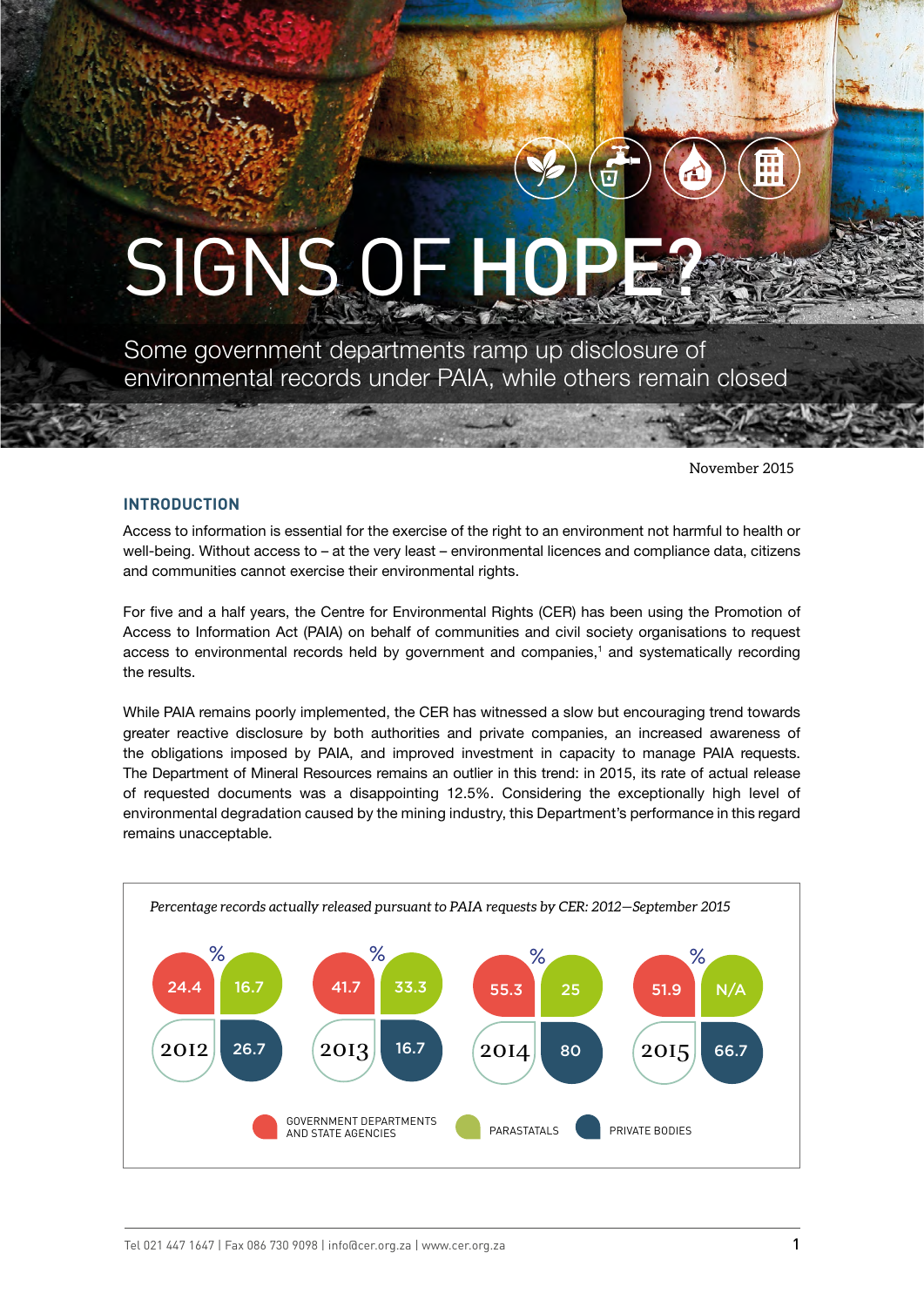Despite years of campaigning by the CER and other civil society organisations, voluntary, proactive disclosure by all parties holding environmental records remains poor. However, in the past year the Department of Environmental Affairs has for the first time indicated its intention to make a wide range of environmental licences available online, thereby setting the standard for other departments holding environmental records. This bold step could mark the start of a new era of transparency in environmental governance.



# **Total numbers of PAIA requests by CER**

(January 2010–September 2015)

| Year         | <b>TOTAL</b> | Government departments        |                                         |                                    |                                                        | <b>Parastatals</b> | Private<br>bodies |
|--------------|--------------|-------------------------------|-----------------------------------------|------------------------------------|--------------------------------------------------------|--------------------|-------------------|
|              |              | All government<br>departments | <b>National</b><br>government<br>bodies | Provincial<br>government<br>bodies | <b>Municipalities</b><br>or other local<br>authorities |                    |                   |
| 2010-2011    | 90           | 79                            | 58                                      | 15                                 | 6                                                      |                    | 10                |
| 2012         | 66           | 45                            | 26                                      | 8                                  | 11                                                     | 6                  | 15                |
| 2013         | 57           | 48                            | 28                                      | 8                                  | 12                                                     | 3                  | 6                 |
| 2014         | 47           | 38                            | 25                                      | $\overline{4}$                     | 9                                                      | $\overline{4}$     | 5                 |
| 2015         | 30           | 27                            | 26                                      | 0                                  | 1                                                      | 0                  | 3                 |
| <b>TOTAL</b> | 290          | 237                           | 163                                     | 35                                 | 39                                                     | 14                 | 39                |

## **TRENDS IN 2015**

#### **Fewer deemed refusals, but government needs more time**

Deemed refusals (when government or companies fail to respond to access to information requests within the allocated timeframe) remained a problem in 2015, despite an overall decrease in deemed refusals from 2014 to 2015. However, government departments are making more frequent use of the option to extend the initial 30-day response period by another 30 days<sup>2</sup> (which may explain the decrease in deemed refusals). While waiting an additional 30 days is preferable to requests simply being ignored, the heavy reliance on the additional 30 days by government departments delays access to records for those who need them for the exercise of rights.

#### **Protecting commercial information**

As detailed comprehensively in our 2014 report, *Money Talks,* protection of commercial information of third parties continues to be a widely used ground for refusal of access to information requests by government departments. Government departments generally consider a wide range of information to be "confidential" or "commercially sensitive" without interrogating whether this is in fact the case – in other words, whether disclosure of the information will actually result in harm to the legitimate interests of the third party to whom the information relates.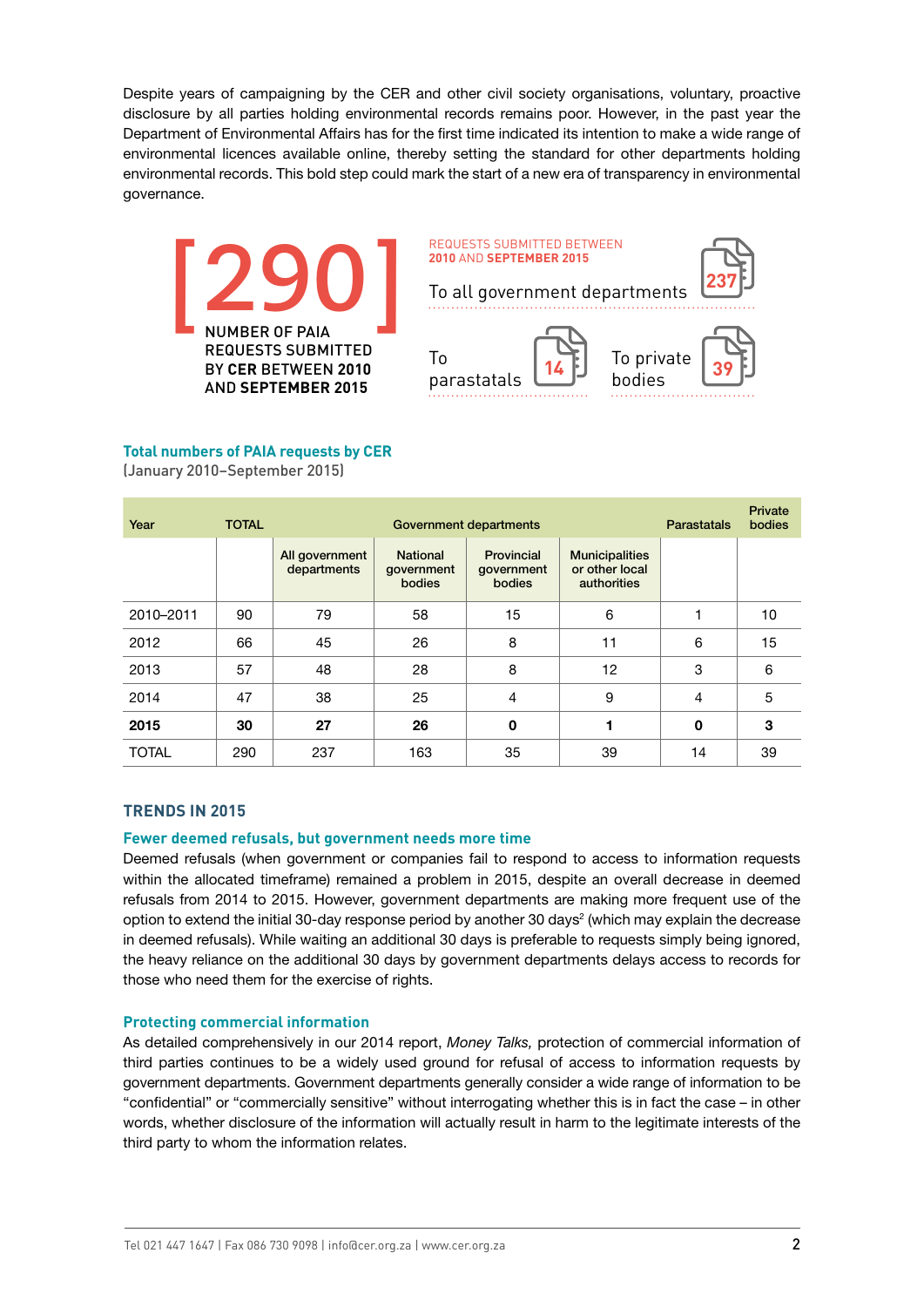In many instances, government departments simply accept the claim by third parties that information is commercially confidential without conducting an independent review of whether this claim is accurate. This is aggravated by the fact that the default reaction of third parties to most access to information requests is that the information cannot be disclosed because it is "commercially confidential". There is barely any use of redaction (blacking out) of information within a document, which would enable the bulk of the record to be disclosed without putting any alleged commercially sensitive information at risk.<sup>3</sup>

### **Records cannot be found**

A number of requests have also been refused on the grounds that the records do not exist or cannot be found. When records cannot be found or do not exist, PAIA requires that the information officer must, "by way of affidavit or affirmation", notify the requester that it is not possible to give access to that record. The affidavit or affirmation must "give a full account of all steps taken to find the record in question or to determine whether the record exist(s)". While in the past affidavits or affirmations to this effect were often not provided, we now receive more affidavits and affirmations that comply with PAIA.

We should note that, on at least one occasion in 2015, a government department alleged the nonexistence of a record when the record does in fact exist (and should be readily available). This was picked up by the CER when we received the requested record from another source. This evidences both poor record-keeping and even dereliction of duty, and raises the extremely concerning possibility that information officers are affirming that information does not exist either dishonestly, or without conducting the proper checks to confirm the existence or otherwise of a particular record.

## **RECORDS ACTUALLY RELEASED PURSUANT TO PAIA REQUESTS BY CER IN 2015**

The percentage of records actually released by government departments pursuant to PAIA requests dropped slightly from 55.3% in 2014 to 51.9% in 2015 (though one of the requests submitted during the 2015 reporting period was still pending as at 30 September 2015).

The percentage of records actually released by government departments was significantly better over the 2014-2015 period than it was over the 2010–2013 period.

The percentage of records actually released by companies, although down from 80% in 2014 to 66.7% in 2015, shows significant improvement from 20% in 2010–2011, 26.7% in 2012 and 16.7% in 2013. These figures are also significantly higher than those for government departments.

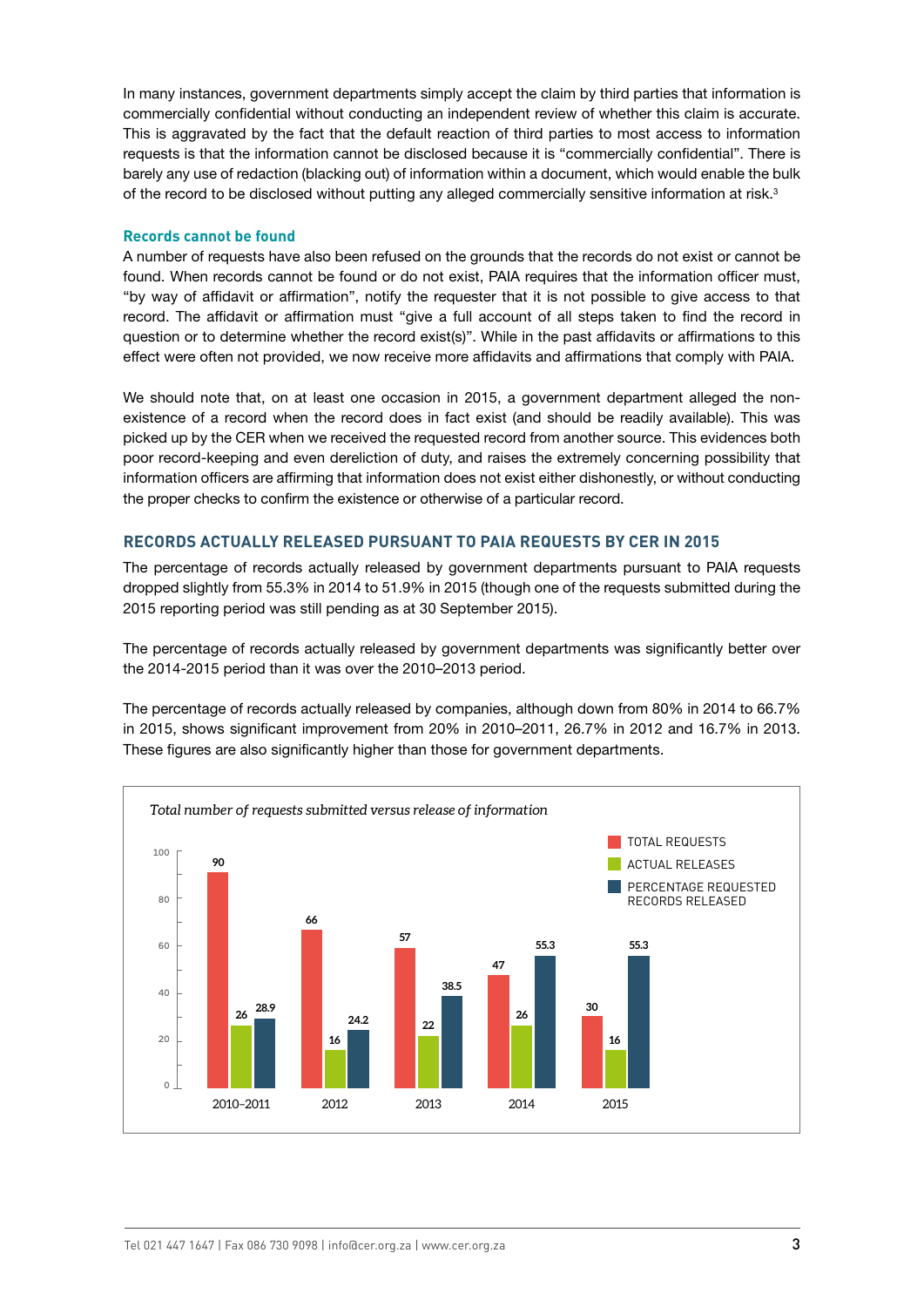#### **GOVERNMENT DEPARTMENTS IN 2015**



Given the nature of our work, the bulk of the requests submitted by the CER in our own name or on behalf of our clients go to the Departments of Environmental Affairs, Mineral Resources, and Water and Sanitation, as well as to municipalities. We also submit PAIA requests to companies whose activities threaten or may threaten environmental rights.

Since 2010, we have seen a general decline in the number of deemed refusals of requests by government, and an increase in requests granted. The percentage of actual records released by government (records released versus requests submitted) has averaged at around 50% for the past few years (52% in 2015, 55% in 2014, and 42% in 2013). This is a significant increase from 24% in 2012 and 30% in 2010–2011. While a 50% success rate is an improvement, it is not acceptable that the requester under PAIA has only a 50% chance of actually receiving the records requested.

While the improvement is encouraging, it is nevertheless unacceptable that a requester under PAIA has only a 50% chance of actually receiving the environmental records requested.

In general, government departments are still overly concerned with protecting the commercial information of third parties (PAIA's section 36: Mandatory protection of commercial information of third party). Requests are refused on this ground without the department properly interrogating the meaning of section 36, and without the department providing proper reasons for the refusal, other than to quote the wording of section 36.

*South Durban Community Environmental Alliance and Vaal Environmental Justice Alliance v eThekwini Metropolitan Municipality*

VEJA and SDCEA, represented by the CER, launched legal proceedings in April 2015 in the KwaZulu-Natal High Court to compel the eThekwini Metropolitan Municipality to release the atmospheric emission licences and compliance reports of two south Durban refineries.

eThekwini had refused requests for these records for the Engen refinery and the Sapref refinery in south Durban in terms of PAIA, arguing that they constituted commercial information of the refineries. The Municipality claimed that the records contained trade secrets; or financial, commercial, scientific or technical information, which – if disclosed – would be likely to cause harm to the financial or commercial interests of Engen and Sapref; or that the information was supplied in confidence and its disclosure could put Engen and Sapref at a disadvantage or prejudice them in commercial competition. Internal appeals of these decisions were refused.

As at date of publication, this matter was still on its way to a court hearing.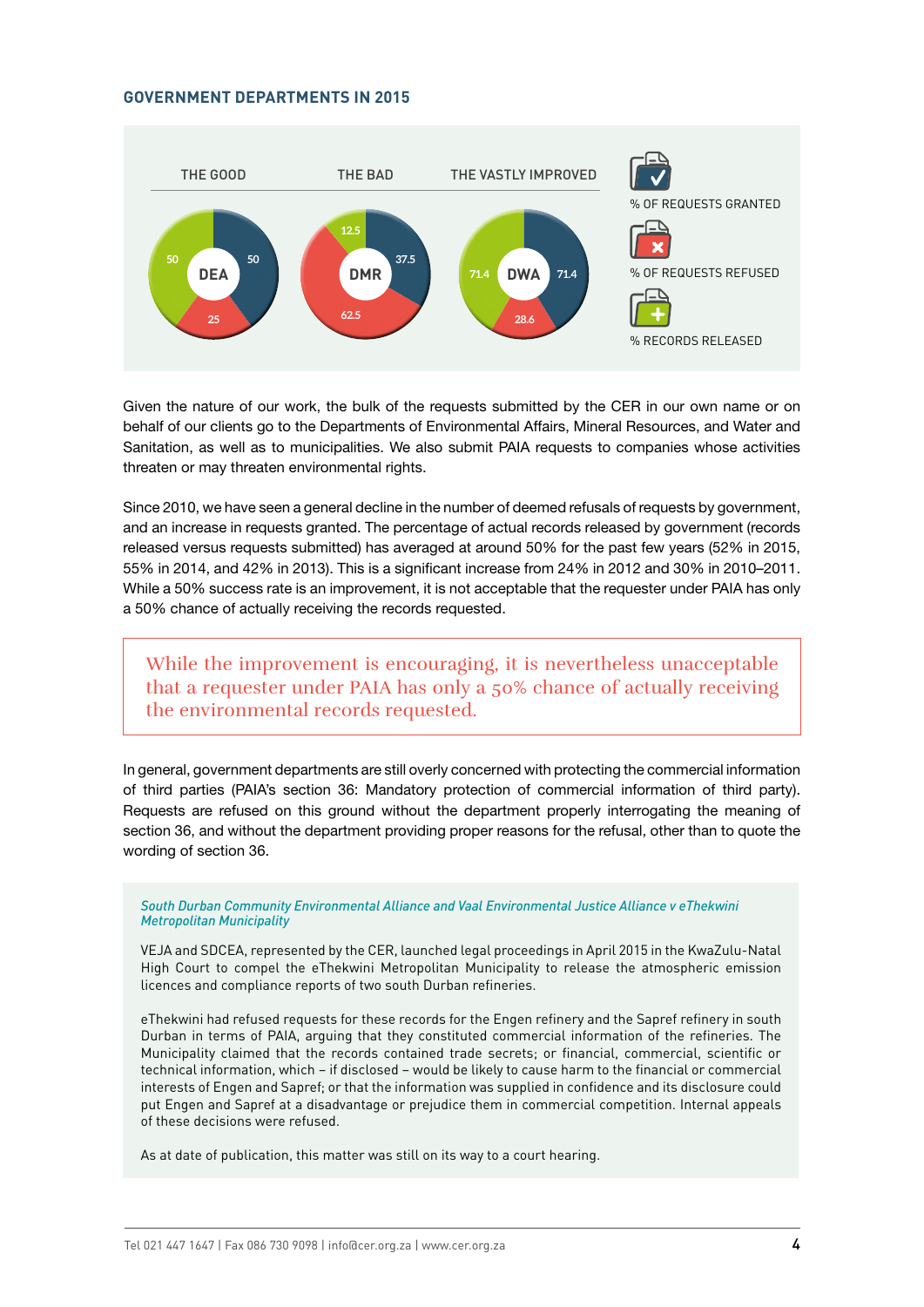Government departments also over-use the third party notification procedure, causing unnecessary delay in disclosure. While third parties to whom the record relates should be notified of the request when the record might be a record protected from disclosure (such as commercially sensitive information or confidential information), we see departments giving third party notices as a "knee-jerk" response – and even when the information requested is quite clearly not protected from disclosure in terms of PAIA. Moreover, we see departments take the view that they are obliged to refuse the request if the third party objects to the release of the records. This is an



incorrect interpretation and application of PAIA, which requires the holder of the record to make an independent assessment.



The Department of Environmental Affairs (DEA) retains its good record in the implementation of PAIA. Aside from the fact that the DEA makes frequent use of the additional 30 days to process requests, its Chief Directorate: Legal Services appears to have enough staff and the skills to respond to requests, and there were accordingly no deemed refusals in the 2014–2015 period.

The CER received useful information from the DEA in 2015, including:

- The terms of reference for the Multi-Stakeholder Reference Group for the Highveld Priority Area, declared as a priority area to address the poor air quality on the Mpumalanga Highveld. Our clients, the Highveld Environmental Justice Network, have used this information to propose improvements to the functioning of this Group.
- A list of new proposed independently-owned coal-fired power stations for which environmental authorisations have been granted, or for which environmental authorisation applications are underway.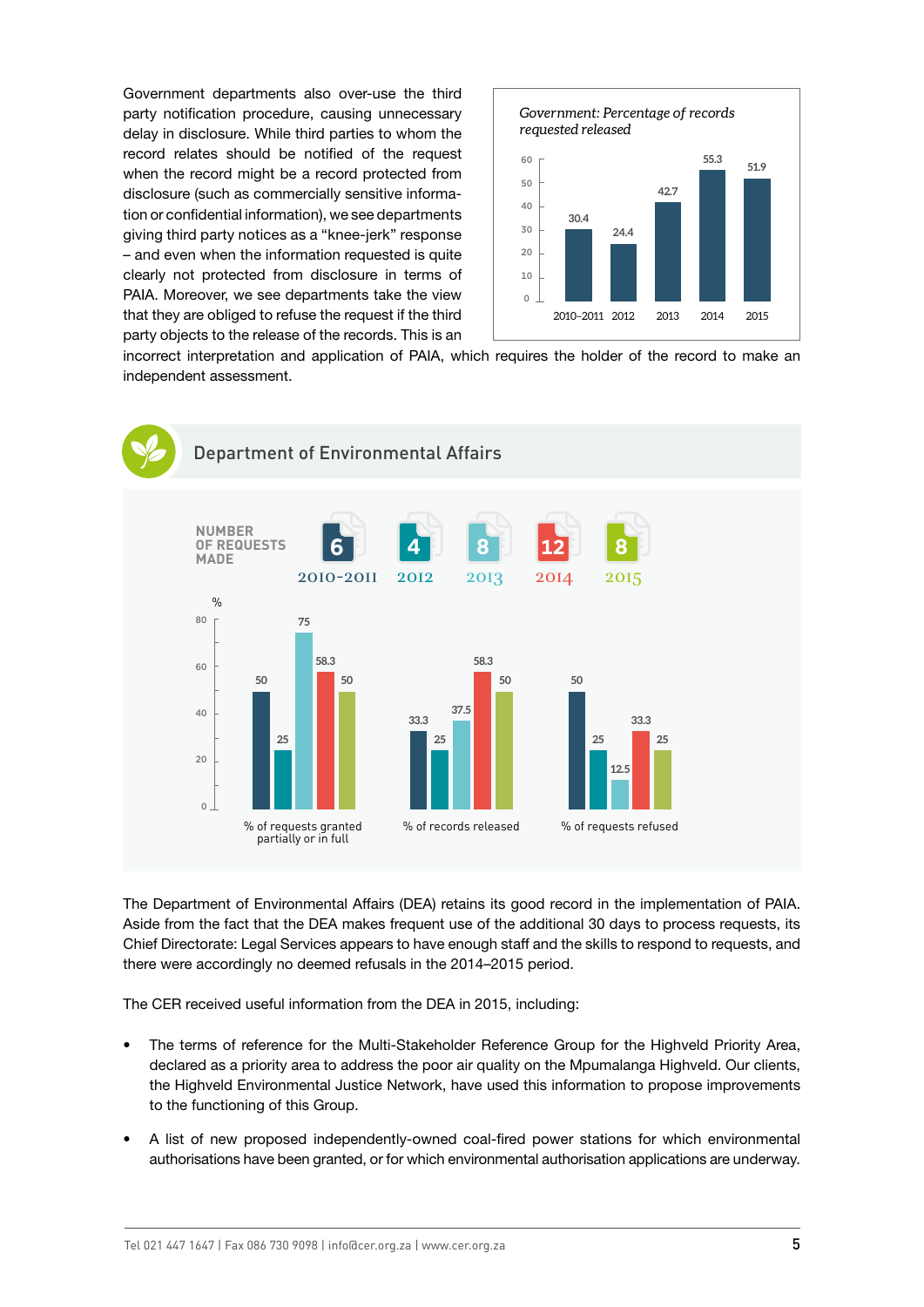We have, for example, used this information in our submissions to Parliament on South Africa's climate change commitments.

- The results of compliance monitoring undertaken by the DEA in respect of the environmental authorisation issued to the then Department of Water Affairs for immediate and short-term interventions and treatment of acid mine drainage in the western, central and eastern basins of the Witwatersrand gold fields. Our client, Federation for a Sustainable Environment, has used this information to raise public awareness of the ongoing pollution caused by the discharge of acid mine water only partially treated by authorities (Departments admit to acid water slip-up, *Mail & Guardian*, 28 August 20154 ).
- Records confirming the identification of land at ArcelorMittal's Vanderbijlpark Works as an investigation area in terms of Part 8 of the National Environmental Management: Waste Act (Contaminated Land). This information is relevant to our client the Vaal Environmental Justice Alliance's ongoing campaign for environmental justice and improved environmental quality in the Vaal Triangle.

The CER is impressed by the quality of the affidavits provided by the DEA in 2015 in instances where information could not be found or did not exist. The affidavits received were sufficiently detailed and properly commissioned.

The DEA published an updated PAIA Manual in September 2015, which is available on the department's website at: https://www.environment.gov.za/sites/default/files/docs/accessinformation\_promotionact [manual.pdf](https://www.environment.gov.za/sites/default/files/docs/accessinformation_promotionact_manual.pdf).



NOTE: \**Although this column reflects 0% refusal, it should be noted that one request, which was pending at the end of 2013, was only deemed to have been refused in 2014*.

The Department of Water and Sanitation (DWS) has shown significant improvement in the processing of PAIA requests in 2015. Capacity in the department's Legal Services Directorate appears to have improved, and several officials appear to be jointly working to process requests. This is a vast improvement from the situation reported on in our 2014 report, *Money Talks*, where we criticised the DWS for their wo of requests granted<br>
<sup>96</sup> of records released<br> **NOTE:** "Although this column reflects 0% refusal, it should be noted that one request, which was pending at the<br>
of 2013, was only deemed to have been refused in 2014.<br>
Th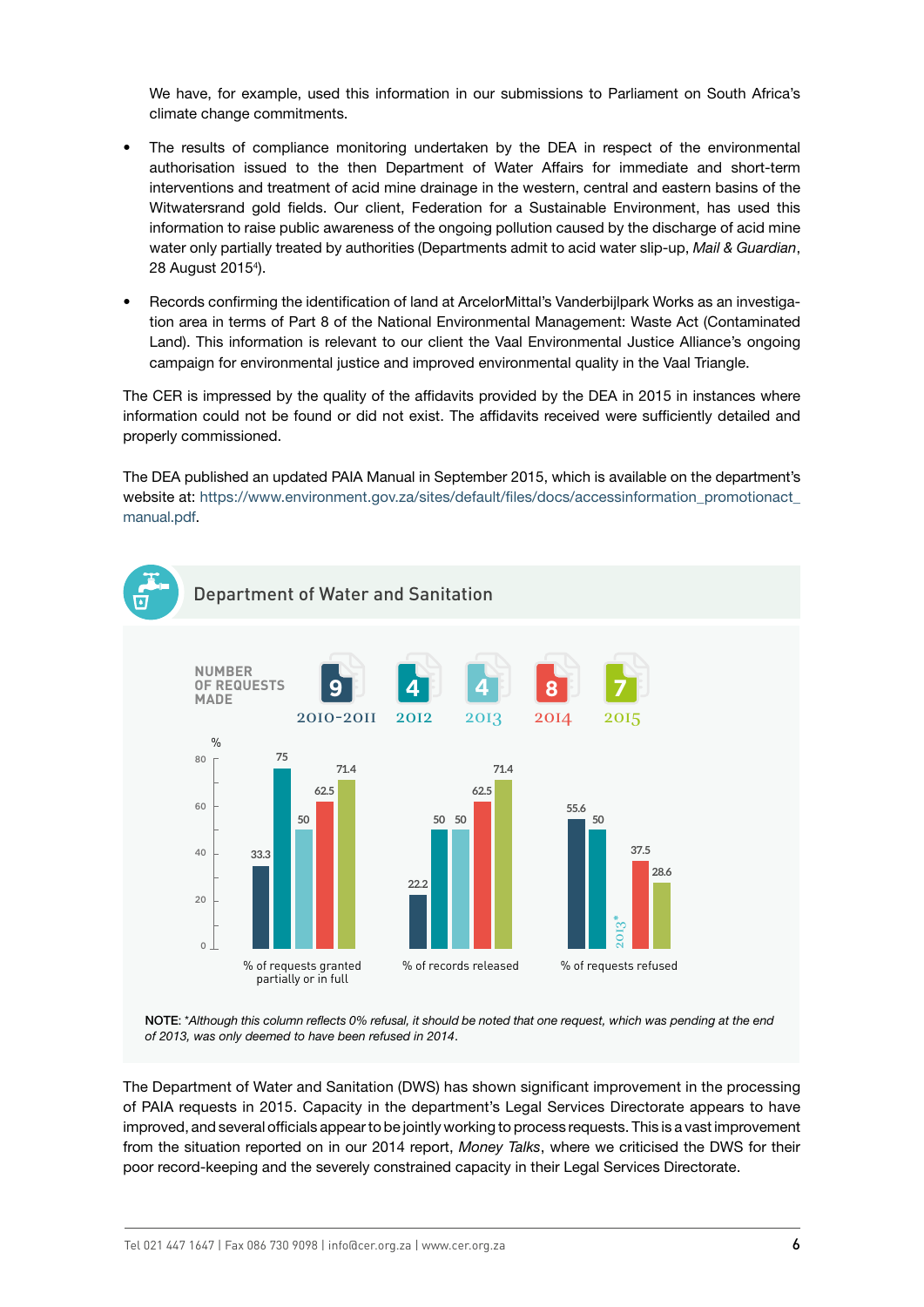The CER has obtained valuable information from the DWS in 2015, including:

- A list of staff employed by the DWS who have received specialised training in compliance monitoring, administrative enforcement and/or criminal enforcement of the National Water Act (NWA), and a list of staff issued with a certificate of appointment as an "authorised person" under section 124 of the NWA. This information is critical in understanding the capacity of the DWS, and in campaigning for improved compliance monitoring and enforcement.
- Information regarding facilities inspected for compliance with the NWA, to whom notices and directives were issued and in respect of which criminal dockets have been opened by the DWS. This information assisted the CER to prepare our 2015 report *Full Disclosure: the truth about corporate environmental compliance in South Africa.5 Full Disclosure* assesses the extent of compliance with environmental laws by 20 listed South African companies with significant environmental impacts, between 2008 and 2014, as well as the extent to which non-compliance with environmental laws was disclosed by these companies to their shareholders. The information obtained from the DWS through PAIA was crucial for *Full Disclosure*, since the DWS does not yet annually publish a report similar to the Department of Environmental Affairs' National Environmental Compliance and Enforcement Reports (NECERs), which reports on inspections conducted by Environmental Management Inspectors and enforcement action taken against companies found to be in noncompliance with environmental laws.

The DWS published an updated PAIA manual on 27 October 2015 (available at: [www.gov.za/sites/www.](http://www.gov.za/sites/www.gov.za/files/39330.pdf) [gov.za/files/39330.pdf\)](http://www.gov.za/sites/www.gov.za/files/39330.pdf). This manual continues to list water use licences issued under the NWA as "automatically available" (in other words, without a PAIA request), but makes this availability subject to third party notification in terms of section 47 of PAIA. This is at odds with section 15 of PAIA.

The CER wrote to the DWS on two occasions recommending that this third party notification requirement be removed in the next version of the DWS' PAIA manual so as to ensure compliance of the DWS' PAIA manual with the provisions of PAIA. We did not receive any response from the DWS, and it is now clear that this recommendation has been ignored. However, three other recommendations were made in our June 2015 representations to the DWS, and these have been accepted. In line with our recommendations, the DWS PAIA manual now provides for the automatic availability of water use licence applications, audit and compliance reports submitted to the DWS by licence holders, and copies of delegations of power.

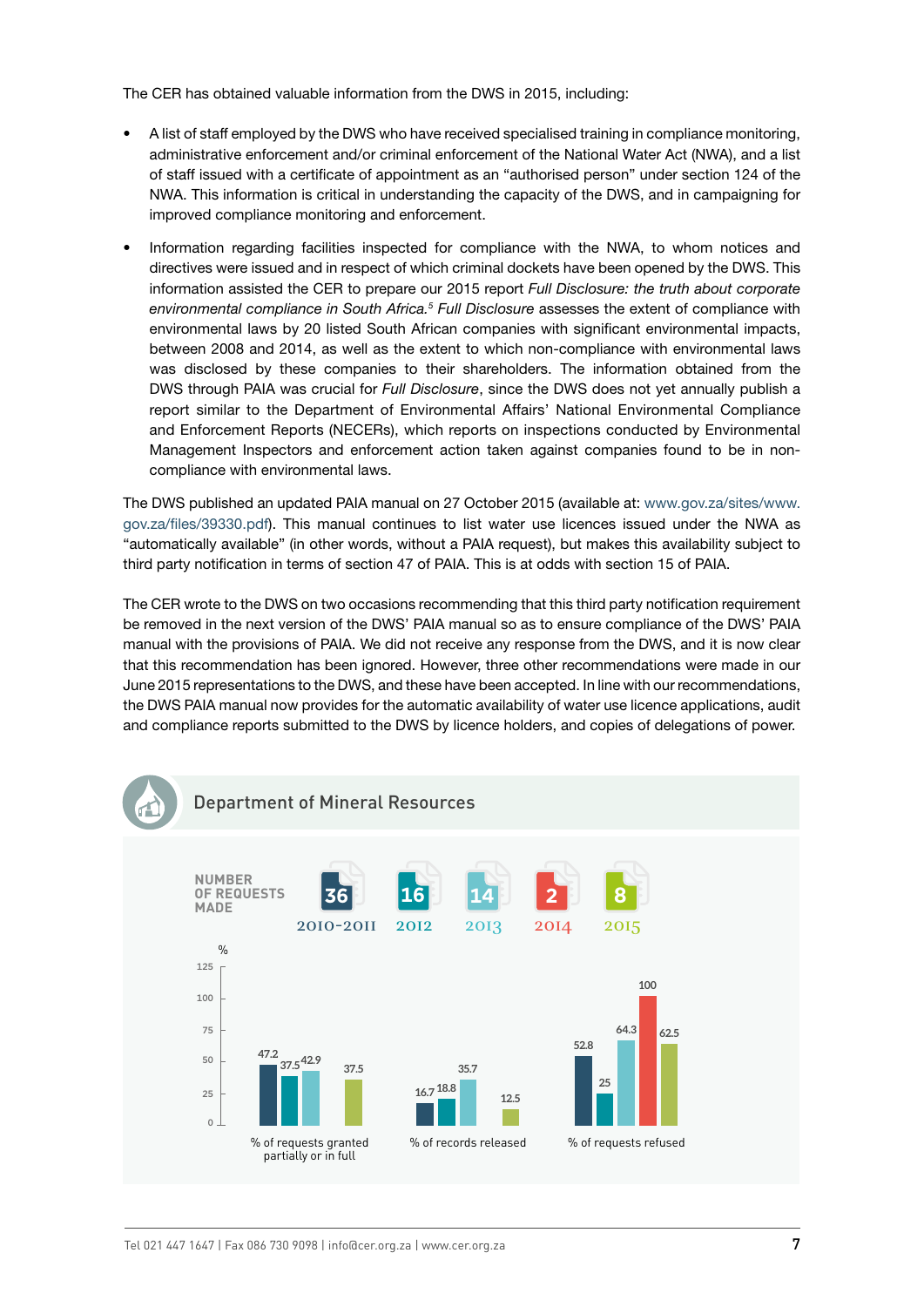The Department of Mineral Resources (DMR) continues to be a poor implementer of PAIA. Deemed refusals (where the DMR fails to respond) appear to be on the rise again, with no response to five out of the eight PAIA requests submitted to the DMR in 2015, and no response to one of the two requests submitted in 2014 (the other was refused). Previously, deemed refusals had come down from 44.4% in 2010–2011 to 14.3% in 2013.

The one internal appeal submitted by the CER to the Minister of Mineral Resources in 2015 under PAIA has also been met with no response. The majority of our internal appeals under PAIA submitted to the DMR in the 2013–2014 period also remain unanswered.

Of the three requests in 2015 which were not ignored, two were granted, and one was partially granted and partially refused. The CER has only received the information from one request granted, and continues to follow up in respect of the other grant and partial grant. This outstanding information is housed by the Mpumalanga regional office of the DMR, which appears to have been paralysed by an office relocation. An official at the Mpumulanga regional office told a CER attorney that all their files were in sealed boxes at their new premises, while the regional office staff were still at the old premises awaiting instructions to move to the new premises. This had been the situation for four months (end May to September 2015). Towards the end of October 2015 we received correspondence suggesting that this situation had changed, but as at the date of publication of this report we still await the receipt of the outstanding information. We have been unable to engage with the relevant officials telephonically, and our recent follow-up emails have also gone unanswered.

The DMR released an updated PAIA manual in 2014, which is available on its website at: [http://www.](http://www.dmr.gov.za/public-access-to-information-act/summary/204-paia/950-english-promotion-of-access-to-information-act-paia-manual-2014.html) [dmr.gov.za/public-access-to-information-act/summary/204-paia/950-english-promotion-of-access-to](http://www.dmr.gov.za/public-access-to-information-act/summary/204-paia/950-english-promotion-of-access-to-information-act-paia-manual-2014.html)[information-act-paia-manual-2014.html](http://www.dmr.gov.za/public-access-to-information-act/summary/204-paia/950-english-promotion-of-access-to-information-act-paia-manual-2014.html).

#### *Conservation South Africa v Director General: Department of Mineral Resources and five others*

Conservation South Africa (CSA), represented by CER, launched an application to compel the DMR to produce documents (including amendments to financial provision) in relation to the transfer of mining rights by De Beers Consolidated Mines (De Beers) to a subsidiary of TransHex Limited. The mining rights are in respect of the Namaqualand mines in the Northern Cape Province. The DMR refused the PAIA request on the grounds that the information sought was commercial information of a third party (section 36 of PAIA).

After a two and a half year-long battle fought primarily by De Beers, the Western Cape High Court confirmed on 16 September 2015, in an order by agreement, that the Minister of Mineral Resources and the DMR must provide those records requested to CSA. The order included the High Court setting aside the DMR's refusal of CSA's requests for access to information in terms of PAIA and setting aside the Minister of Mineral Resources' deemed refusal of the internal appeals lodged against the DMR's refusals. It also included the High Court ordering the Minister, the DMR and De Beers to pay CSA's legal costs.

The documents in question are expected to provide insight into information provided to the DMR by De Beers in substantiation of the reduction of the amount of financial provision funding for environmental rehabilitation at Namaqualand Mines prior to the sale to a TransHex subsidiary – a reduction that is reportedly as much as 70%.

The requested documents include the record of decision by the Minister of Mineral Resources consenting to the transfer of the relevant mining and prospecting rights to TransHex. This ministerial decision should have been, but was not, subject to public participation by interested and affected parties.

The South African Human Rights Commission's Annual PAIA Report for 2013–2014 (SAHRC Report) indicates that the DMR submitted its required report on PAIA to the SAHRC within the requisite time period. According to the DMR, it received a total of 686 PAIA requests in the 2013–2014 cycle (in comparison to 510 in the 2012–2013 cycle). Of the 686, only 71 were refused in full (in comparison to 325 out of the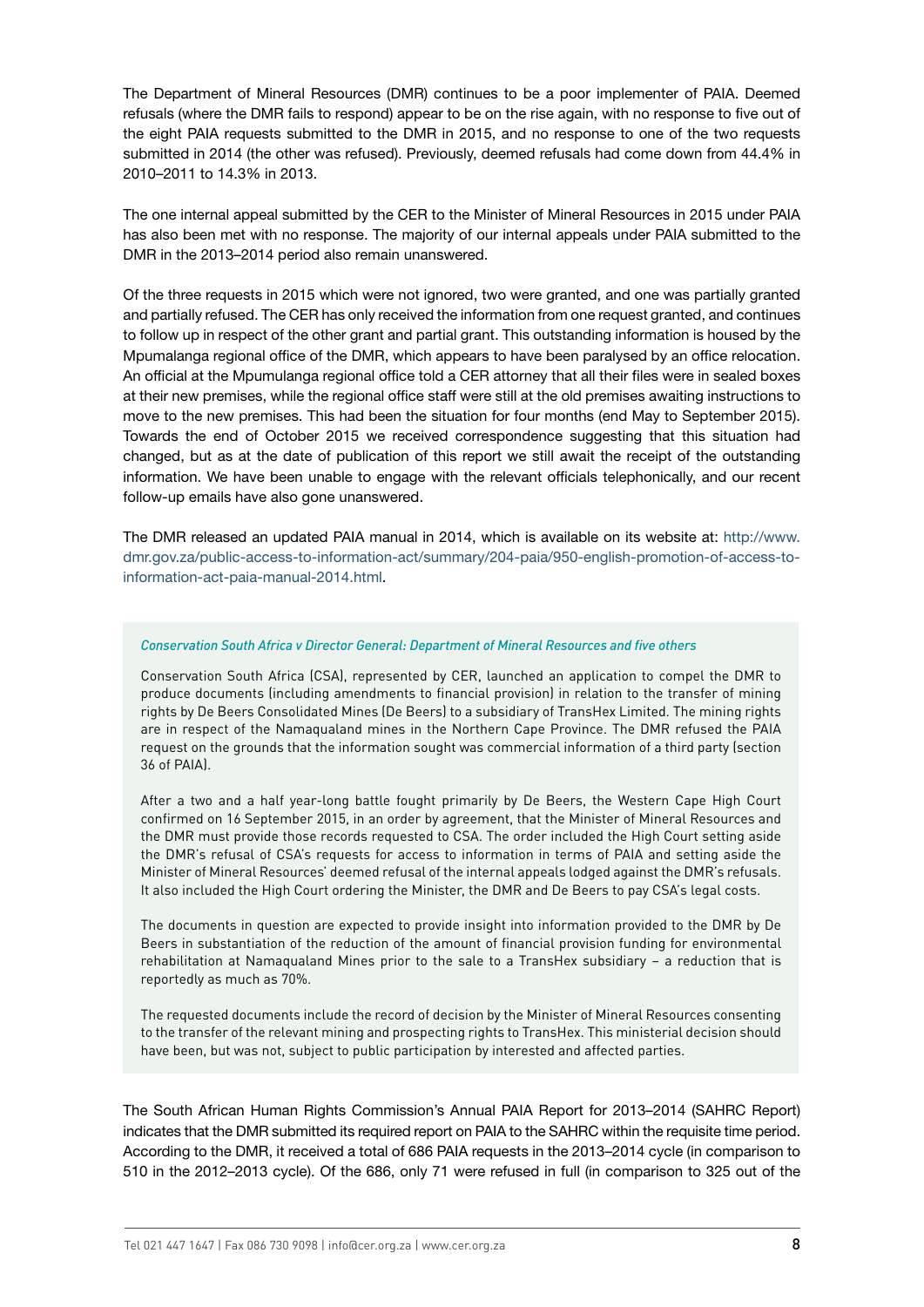510 in the 2012–2013 cycle). 509 out of the 686 were apparently granted in full (in comparison to 152 out of the 510 in the 2012–2013 cycle). The DMR reports that there were no instances where an extension of time in terms of section 26(1) of PAIA was required. According to the DMR, only six internal appeals were received, no documents were granted as a result of these appeals (one of which remained pending), and only one application to court against the DMR was instituted.

There are serious discrepancies between our own records and the figures provided to the SAHRC by the DMR. For example:

- The CER submitted 12 internal appeals to the DMR during 2013–2014. The DMR however, reports that only six were submitted in total for the 2013–2014 period.
- While it may be correct that the DMR does not often request extensions of time, the reason for this is not that requests are being processed within the 30-day time period prescribed by PAIA, but rather that they are simply being ignored altogether.
- The DMR's seemingly high number of requests "granted in full" is also at odds with the CER's experience. The DMR continues to "grant" access to documents requested without an understanding of whether or not the documents actually exist or can be found. Access to documents housed in a regional office will be "granted" by the national office, whereafter the requester will be told to follow up with the regional department for the "production of the records". Actually receiving the documents then becomes another challenge: this can take months, or never happen at all.

Much of the DMR's failure to implement PAIA could be remedied by a more strategic approach to proactive disclosure of records that should in any event be in the public domain. The CER and many other civil society and community organisations have long called for the DMR to make all records evidencing rights granted, as well as environmental management programmes and social and labour plans authorised by the DMR, available in a public online register.



The performance of municipalities in response to requests for access to information varies considerably. While some municipalities take their PAIA performance seriously and are well capacitated to handle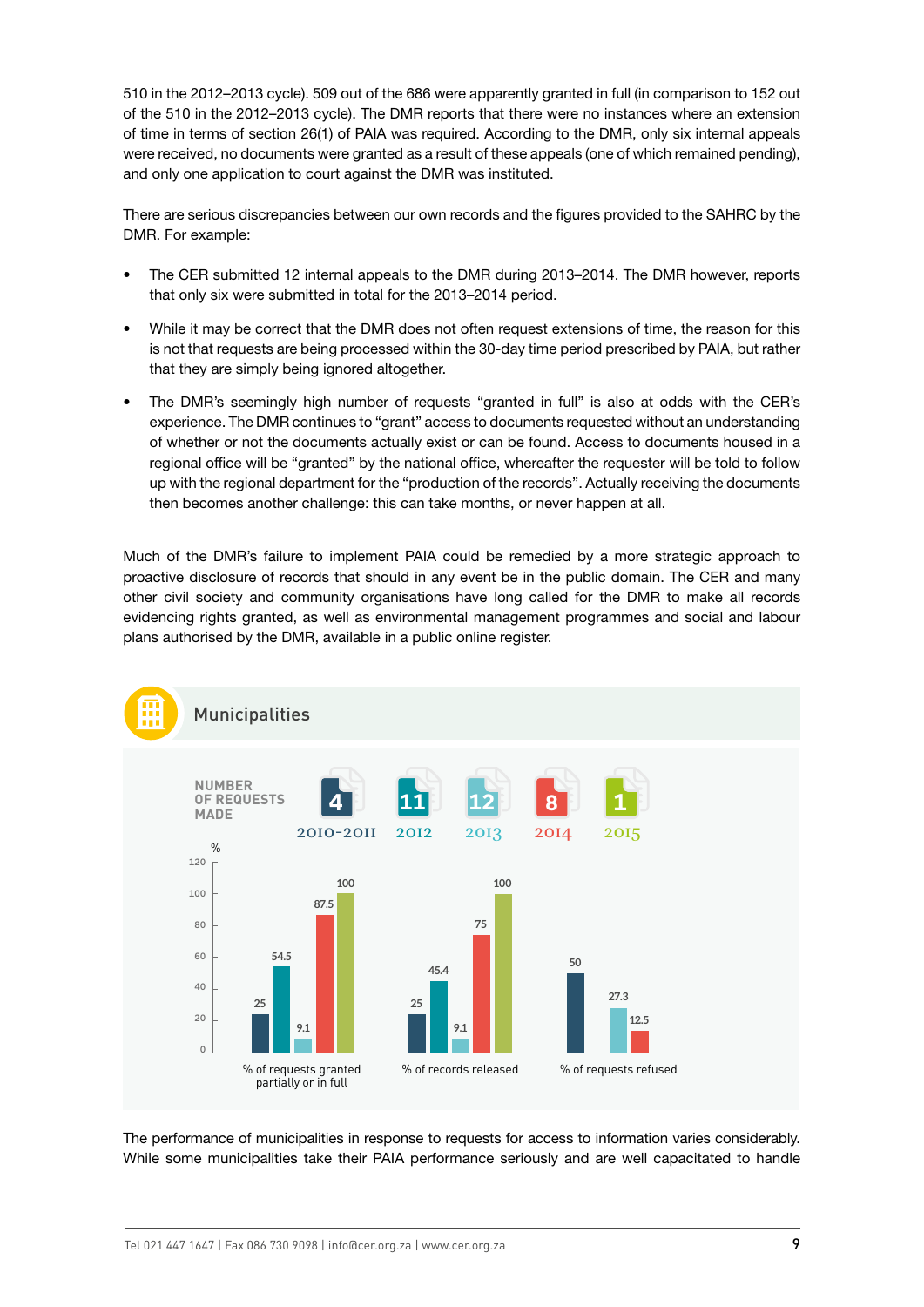requests, most notably the City of Cape Town and the Ekurhuleni Metropolitan Municipality (in the CER's experience), other municipalities are completely at a loss when it comes to processing requests.

In our experience, 2014 and 2015 were good years for transparency in environmental governance in municipalities. Of the nine requests submitted, the information requested was received in seven instances.



Private bodies generally demonstrate a better understanding of PAIA and have more resources and capacity available to ensure compliance with PAIA timeframes and provisions – particularly private bodies with dedicated legal departments.

2014 was our best year for transparency in the private sector, with information released pursuant to four out of the five PAIA requests submitted. 2015 has also been a relatively good year, with information released in two out of the three instances.

The one instance in which information was not released in 2015 was a somewhat complicated one. The CER requested a copy of Lonmin's atmospheric emission licence for Western Platinum Limited and copies of its annual emission reports. The request was granted and the CER was levied an access fee of R761,30. The CER had also requested the same information from the Ekurhuleni Metropolitan Municipality. The Municipality provided the information, levying an access fee of only R80. The CER discovered that two of the documents requested were not on the CD provided by the Municipality, and requested that Lonmin provide access to those missing documents only. Lonmin ignored this request, despite a number of follow-up attempts.

Notwithstanding the poor response from Lonmin in 2015, the 2014–2015 private entity PAIA results show a significant improvement from 2013, a year in which six PAIA requests were submitted to private bodies and information was only released in respect of one of these requests.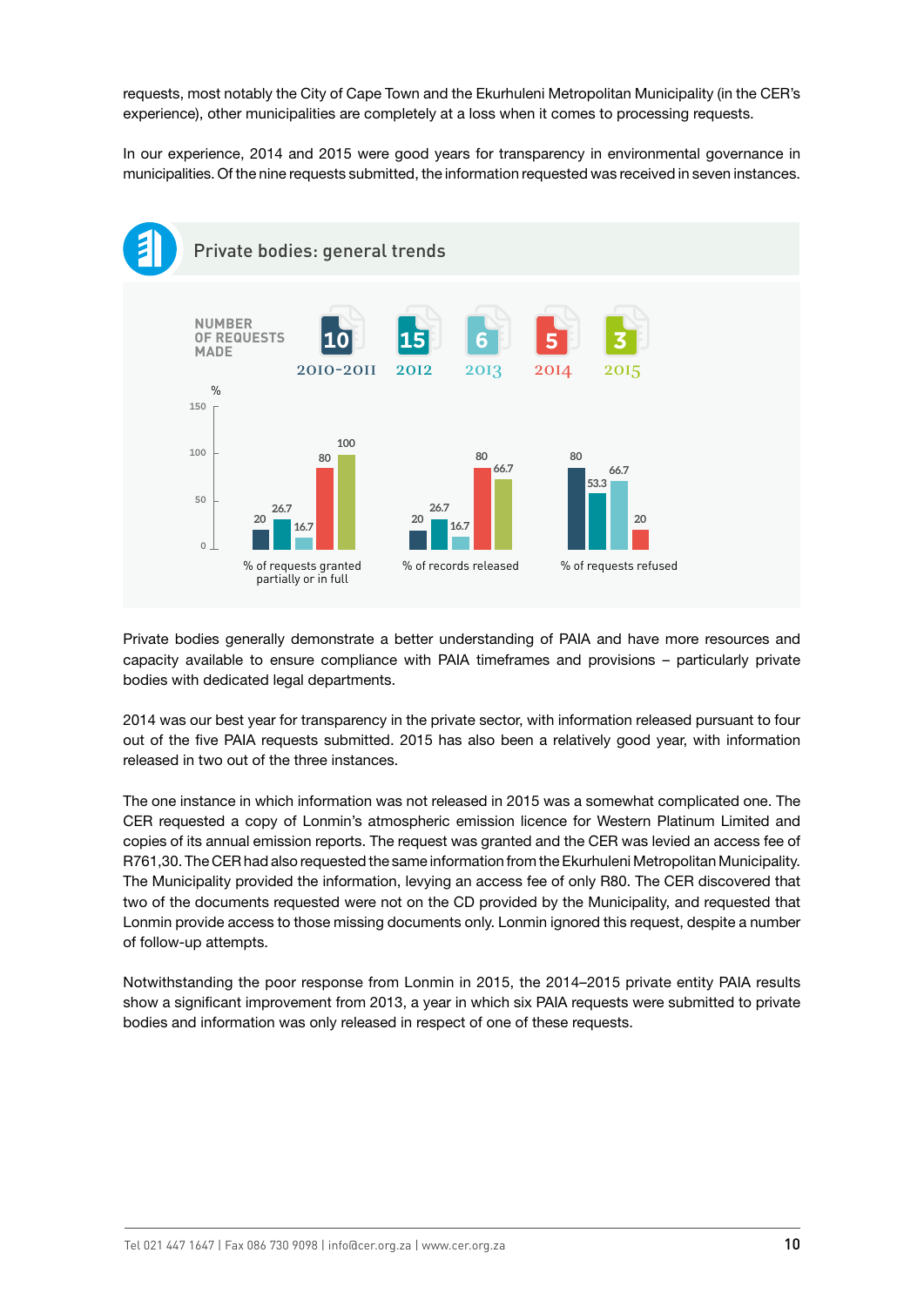#### *Vaal Environmental Justice Alliance v ArcelorMittal South Africa*

The CER represented the Vaal Environmental Justice Alliance (VEJA) in a case against ArcelorMittal South Africa (AMSA). VEJA had been trying to access environmental records related to AMSA's Vanderbijlpark and Vereeniging plants for a number of years. VEJA submitted a number of PAIA requests for this information. These requests were refused by AMSA on the basis that VEJA does not require the records for the exercise or protection of any rights.

As reported in *Money Talks*, judgment was handed down in the South Gauteng High Court on 10 September 2013. AMSA's arguments were rejected and AMSA was ordered to deliver the records to VEJA. We reported that AMSA was granted leave to appeal the judgment and that the matter was headed for the Supreme Court of Appeal.

In a hard-hitting judgement handed down on 26 November 2014, the Supreme Court of Appeal ordered AMSA to release various environmental records to VEJA (including its so-called environmental master plan), and to pay the communities' legal costs. The SCA made a number of critical findings in relation to AMSA's lack of good faith in its engagement with VEJA and the discrepancies between AMSA's shareholder communications and its actual conduct. The SCA also emphasised the importance of corporate transparency in relation to environmental issues, stating that "Corporations operating within our borders… must be left in no doubt that, in relation to the environment in circumstances such as those under discussion, there is no room for secrecy and that constitutional values will be enforced".

This case marks the end of more than a decade of struggle for VEJA to access the infamous environmental master plan, which was handed over to VEJA on 17 December 2014. On 22 June 2015, the CER assisted VEJA to make copies of the master plan available to the public. Work continues on this matter.

# **ENDNOTES**

- 1 January 2010 to September 2015.
- 2 Section 26 of PAIA allows public bodies to extend the period of 30 days once for a further period of not more than 30 days.
- 3 While redaction is a useful tool, and receiving a blacked-out record is much better than not receiving the record at all, information cannot simply be redacted without reason. PAIA requires that the basis for redaction must be explained and adequate reasons must be supplied to the requester.
- 4 <http://mg.co.za/article/2015-08-27-departments-admit-to-acid-water-slip-up/>
- 5 [www.cer.org.za/full-disclosure](http://www.cer.org.za/full-disclosure)